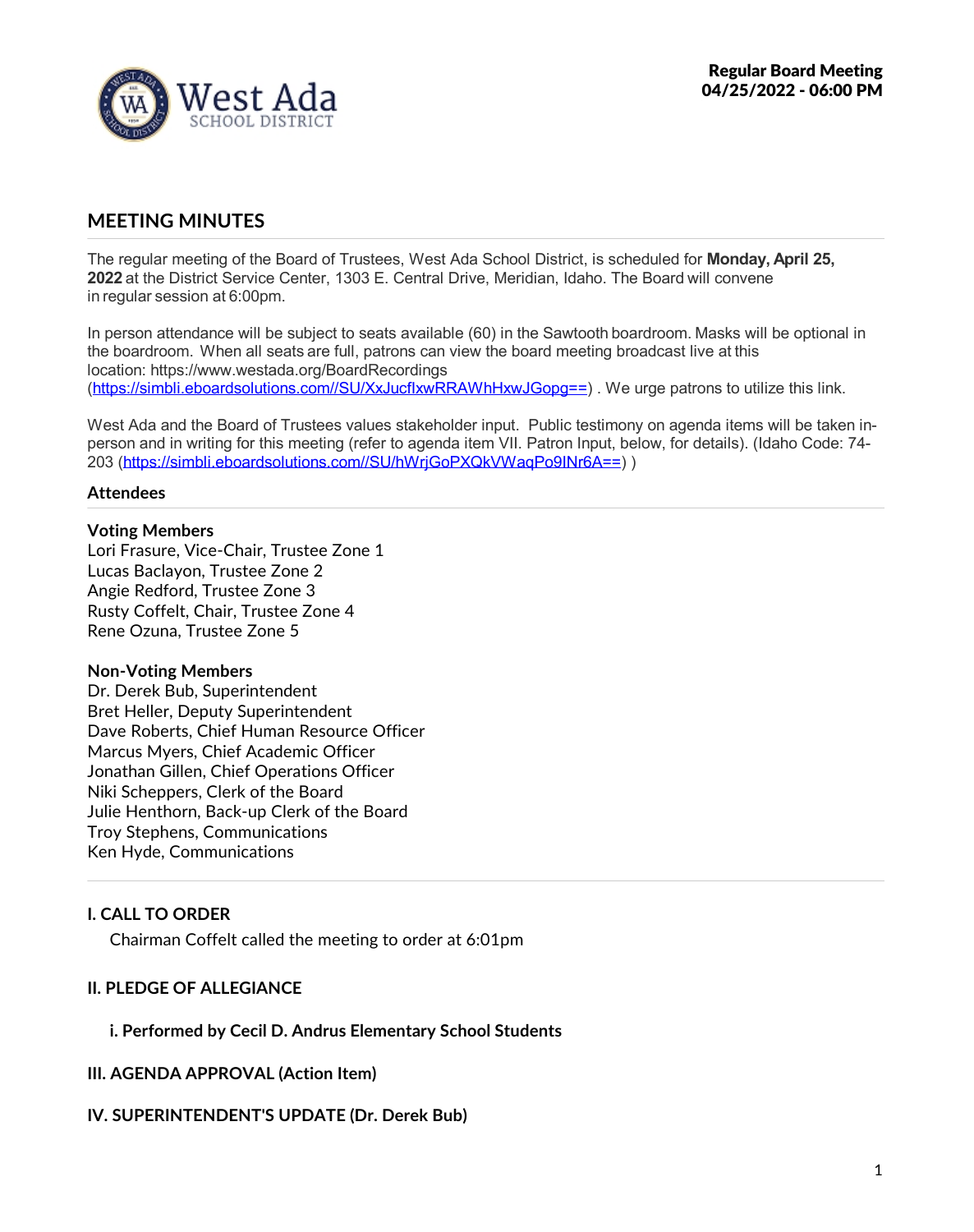Dr. Bub shared his most recent classroom and district experiences:

- Visiting with the sheet metal association last week celebrating students who have signed on to full-time welding positions post graduation as a result of our CTE programs and pathways
- College & Career Fair with over 100 employers, schools, technical schools and military
- branches who attended the fair; meeting the need of our community and students.<br>• Strategic Plan surveys have been sent out to stakeholders from Ed. Elements with focus groups occurring April 26 and 27

## **i. Recommendation for Chief Communications Officer**

Mr. Gregory Wilson was recommended for Chief Communications Officer of West Ada School District.

Greg Wilson introduced himself and his family -Daniella, Graham and Charlotte and shared his gratitude for being recommended to the Board

## **ii. Recommendation for Desert Sage Elementary School Principal**

Buffy Roberts, South Region Director introduced Beau Dahlgren as the Principal recommendation at Desert Sage Elementary School.

• Mr. Dahlgren introduced his family and thanked Desert Sage and the faculty and staff for welcoming him to the community while he has been serving as Interim Principal. Mr.<br>Dahlgren shared his appreciation for the community and is excited to continue the progress of the school.

# **V. PATRON INPUT - 30 MINUTED: Idaho Code: 74-203**

**i. In-person: Patrons will be provided the opportunity to provide public testimony for a total of 30 minutes (2 minutes per speaker). Groups or organizations are encouraged to select a spokesperson to** speak on their behalf. Testimony will be limited to agenda items. A Request to Address the Board form **may be completed in the Sawtooth Boardroom with the Clerk of the Board beginning at 5:00pm on April 25, 2022 (1303 E. Central Drive Meridian, ID 83642) to be received no later than the commencement of the meeting. All requests will be shared with the Board and included in public record.**

There were no patrons signed up to give public testimony. Chairman Coffelt opened the floor to patron input, there was one individual who gave patron input:

1. Nancy Viano

**ii. In writing: Public input on discussion items may be taken by submitting a written comment: https://www.westada.org/RemotePublicComment. For Trustees to have time to review comments please submit your comments at least 24 hours in advance of the meeting. All messages will be shared with the Board and included in public record.**

Patron comments were provided to the Board of Trustees and are available online: https://www.westada.org/Page/88223 (https://simbli.eboardsolutions.com//SU/aywssZ6ijClzuQmy5LCvYw==)

## **VI. DISCUSSION**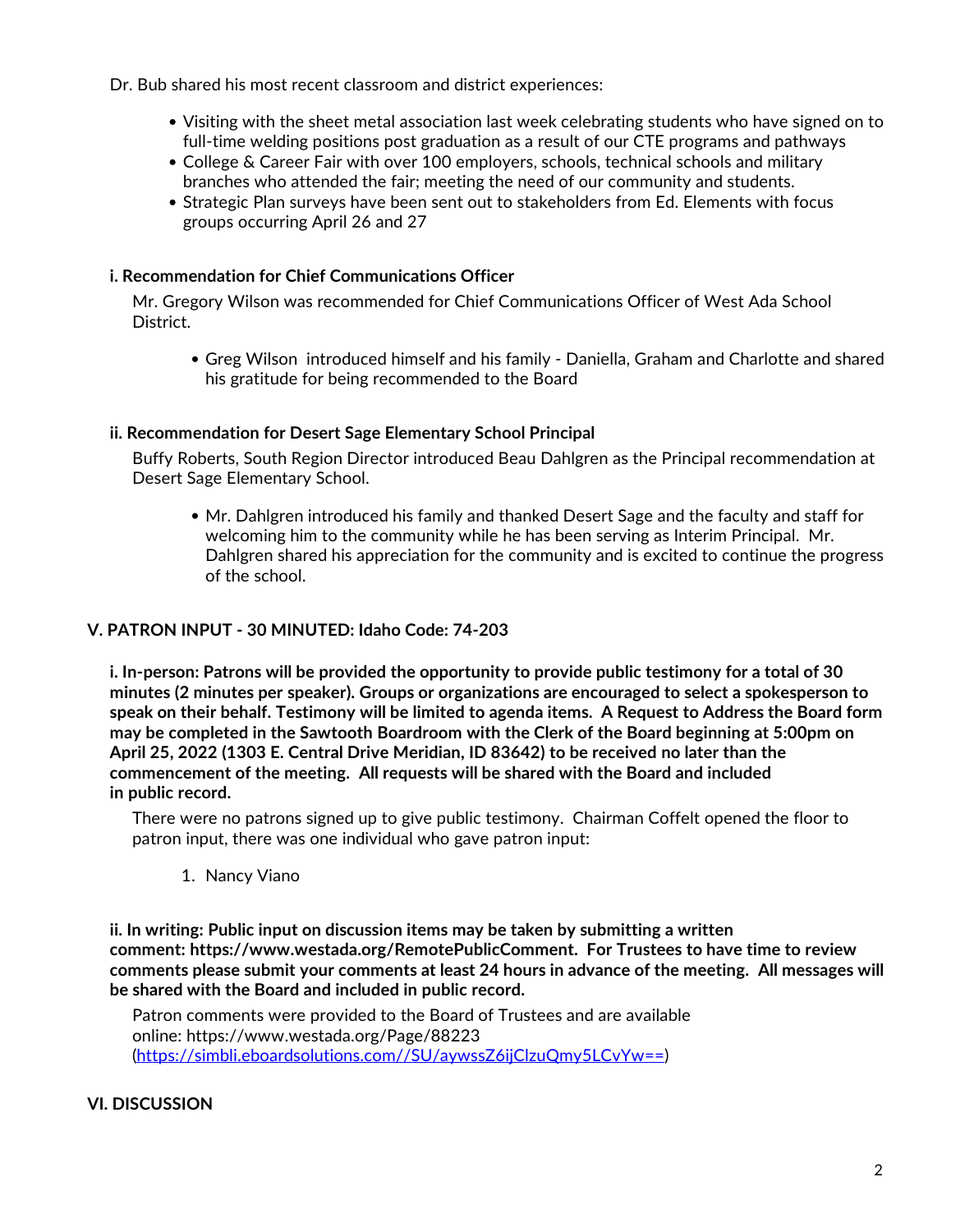### **i. Tutor.com Presentation - Marcus Myers, Chief Academic Officer**

Mr. Myers presented the Tutor.com Implementation Plan

- Recommendation beginning 2022-23 school year, West Ada will provide additional supports for achievement of academic standards in grades 3-12 through an online tutoring platform.
- Vendor Selection Process guidance in Idaho Code, financial viability, public RFP, rubric rating scale, highest rating score
- Mr. Myers reviewed the Tutor.com system 24/7 access to tutoring, academic support, homework help, test prep for all students outside and inside of the school setting
	- $\circ$  Online / demand access to automatically connect with a tutor
	- Tutor.com learning suite
	- What it takes to become a tutor.com expert
	- 7 tenets of tutoring
	- o Subjects on demand 24/7
	- Tutoring students with challenges
	- o Support for English Language Learners
	- Data and Analytics
	- Quality Assurance and Support

### **ii. Christine Donnell School of the Arts Proposal - Marcus Myers, Chief Academic Officer**

Mr. Myers reviewed the proposal for CDSA and the following components:

- Data behind the rationale
- Next steps and action for the decision

### VII. ACTION: the Board may take action to approve, deny, amend, modify, or postpone action on any of **the items listed below**

#### **i. Christine Donnell School of the Arts Proposal (Action Item)**

Motion to approve administration's proposasl for Christine Donnell School of the Arts.

Motion made by: Lori Frasure Motion seconded by: Angie Redford Voting: Lori Frasure - Yes Angie Redford - Yes Rusty Coffelt - Yes Rene Ozuna - Yes Lucas Baclayon - Yes

**VIII. CONSENT AGENDA: All items on Consent Agenda are considered Action Items. The Board may** approve all of the following items by a single motion and vote - unless any member of the Board asks that **an item be removed from the Consent Agenda for discussion and action later in the agenda.**

Motion to approve the Consent Agenda.

Motion made by: Lori Frasure Motion seconded by: Angie Redford Voting: Lori Frasure -Yes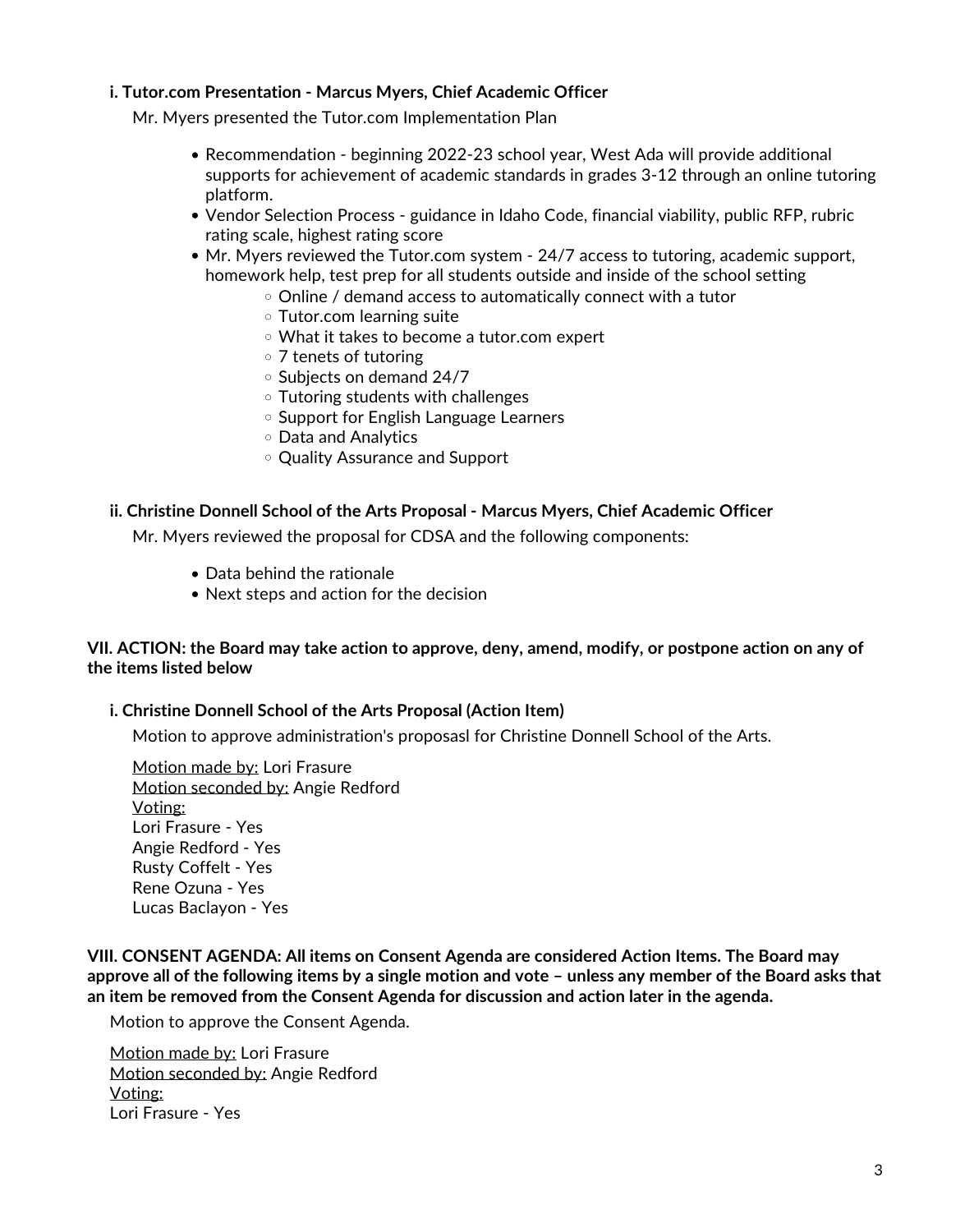Angie Redford - Yes Rusty Coffelt - Yes Rene Ozuna - Yes Lucas Baclayon - Yes

#### **i. Meeting Minutes of:**

**a. April 11, 2022 - Regular Board Meeting**

**ii. Employment Recommendations: New Hires, Changes and Separations**

**iii. Leave Requests**

- **iv. Disposal of Personal Property Notification**
- **v. Recommendation to approve Payment of 2021-22 Bonus – Senate Bill 1404**
- **vi. Recommendation to approve Farm Lease for Brig Steele Property**
- **vii. Recommendation to approve Farm Lease for Big D Ranch Property**
- **viii. Recommendation to approve Roseland Property Lease Agreement**
- **ix. Recommendation to approve Updated Bussing Amendment**
- **x. Recommendation to approve RFQ 206301: On Demand High Dosage Tutoring**
- **xi. Recommendation to approve Disposal of Surplus Property**
- **xii. Recommendation to approve Bid #210305, Restroom Remodels at CHS, UE, ME & MHS**

**xiii. Recommendation to approve Bid Package 01, Selective Demolition for the Meridian Middle School Cafeteria Remodel**

- **xiv. Approval of Chief Communications Officer**
- **xv. Approval of Desert Sage Elementary School Principal**
- **xvi. Student Tours, Excursions and Overnight Trips:**

**a. Mountain View High School Choir to attend National Anaheim Heritage Festival in Anaheim, CA departing on May 18, 2023 and returning on May 21, 2023**

## **IX. WORK SESSION:**

- **i. Long-term Facility Plan – Jonathan Gillen, Chief Operations Officer** Mr. Gillen reviewed the long-term facilities plan with the board:
	- Facility Analysis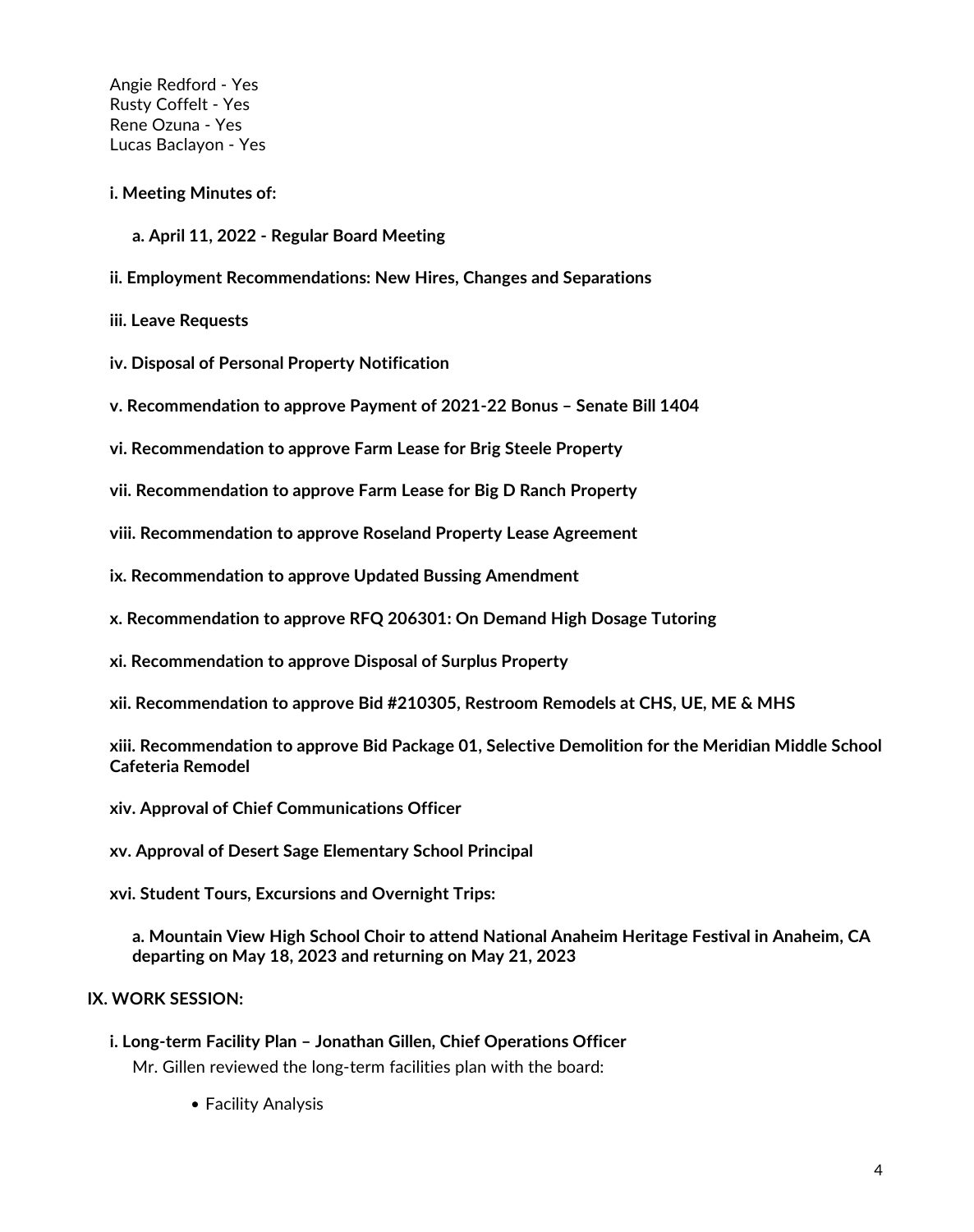- Identified Need
- Timeline
- Bond Planning
- Elementary, middle and high school analysis for growth and building as well as identified need moving forward
- Planning and alignment with cost projections over 10 years

# **X. EXECUTIVE SESSION per: (Action Item)**

**i. Idaho Code 74-206(1)(b) To consider the evaluation, dismissal or disciplining of, or to hear complaints to charges brought against, a public officer, staff member, or individual agent, or public school student.**

Motion to enter Executive Session per Idaho Code 74-206(1)(b) To consider the evaluation, dismissal or disciplining of, or to hear complaints or charges brought against a public officer, staff member, or individual agent, or public school student.

Motion made by: Lori Frasure Motion seconded by: Angie Redford Voting: Lori Frasure -Yes Angie Redford - Yes Rusty Coffelt - Yes Rene Ozuna - Yes Lucas Baclayon - Yes

The Board entered executive session at 7:27pm.

Attendance:

- Dave Roberts
- Derek Bub
- **Julie Henthorn**
- Niki Scheppers
- Rene Ozuna
- Lucas Baclavon
- Angie Redford
- Rusty Coffelt
- **Lori Frasure**

Resume Open Session at 7:41pm

XI. ACTION: the Board may take action to approve, deny, amend, modify, or postpone action on any of **the items listed below**

## **i. Possible motion(s) to address matters considered in Executive Session**

Motion to approve the personnel recommendation for Employee M to be placed on paid administrative leave.

Motion made by: Lori Frasure Motion seconded by: Angie Redford Voting: Lori Frasure -Yes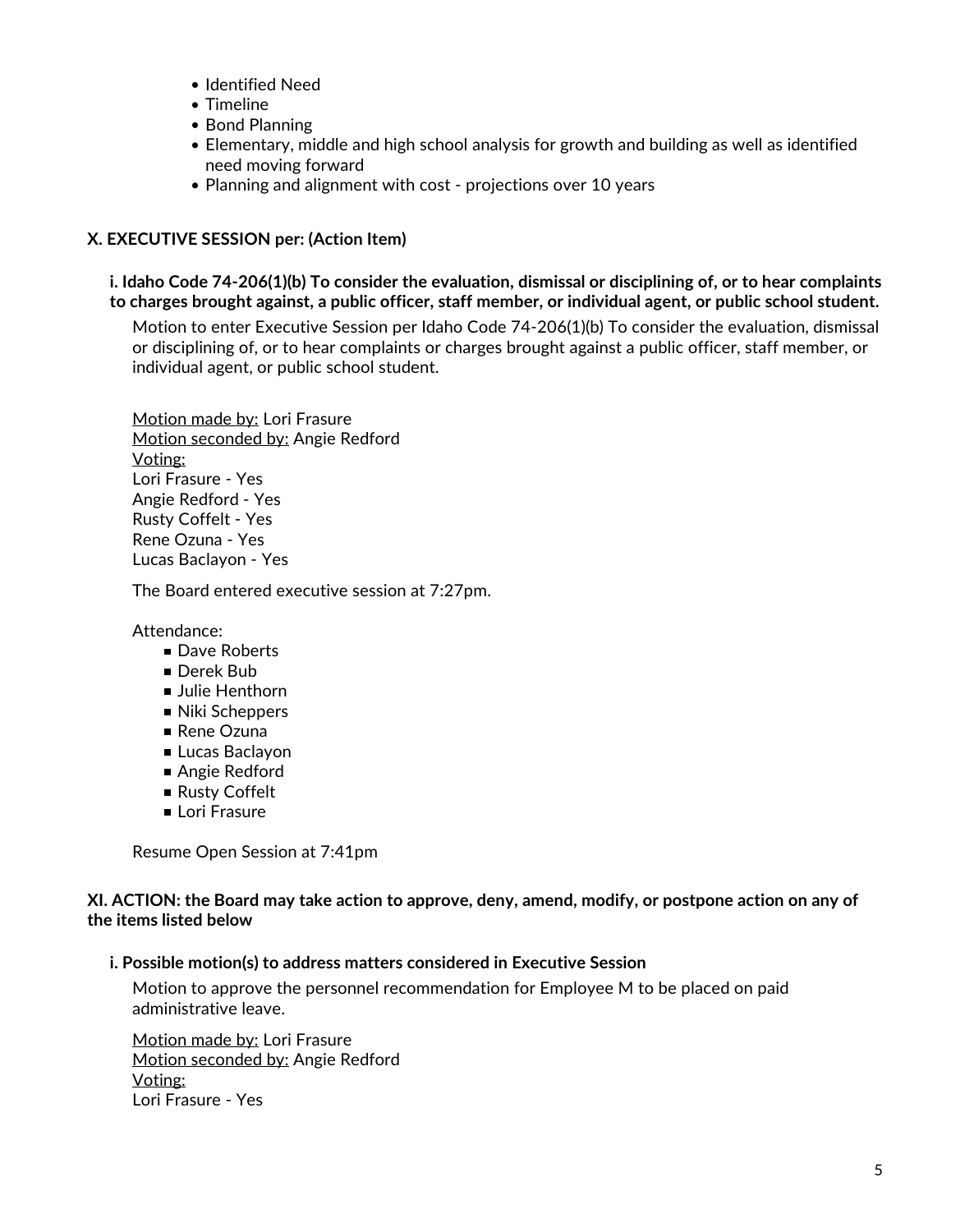Angie Redford - Yes Rusty Coffelt - Yes Rene Ozuna - Yes Lucas Baclayon - Yes

### **XII. GOOD OF THE ORDER:**

i. Friendly Reminder: Regular meeting in May was moved from May 9 to Tuesday, May 10 at 6:00pm in **the Sawtooth Board Room**

XIII. ACTION: the Board may take action to approve, deny, amend, modify, or postpone action on any of **the items listed below**

#### **i. Trustee Resignation - Chairman Coffelt, Zone 4**

Chairman Coffelt shared with the Board and Dr. Bub that he was issuing his resignation as the Zone 4 Trustee effective at the end of this evening's meeting due to personal / family matters.

### **ii. Acceptance of Resignation and Declaration of Vacancy, Zone 4 Trustee (Action Item)**

Motion to accept the resignation and declare a vacancy for Zone 4 Trustee.

Motion made by: Angie Redford Motion seconded by: Rene Ozuna Voting: Lori Frasure - Yes Angie Redford - Yes Rusty Coffelt - Abstain Rene Ozuna - Yes Lucas Baclayon - Yes

## **iii. Trustee Application Timeline (Action Item)**

Motion to approve the application process presented and open the application for Zone 4 Trustee beginning April 26 with applications available through the West Ada website and due completed on Friday, May 6 by 6:00pm.

Motion made by: Angie Redford Motion seconded by: Lucas Baclayon Voting: Lori Frasure - Yes Angie Redford - Yes Rusty Coffelt - Abstain Rene Ozuna - Yes Lucas Baclayon - Yes

## **iv. Trustee Application (Action Item)**

Motion to approve the application redommended by administration for Zone 4 trustee applicants.

Motion made by: Angie Redford Motion seconded by: Lucas Baclayon Voting: Lori Frasure - Yes